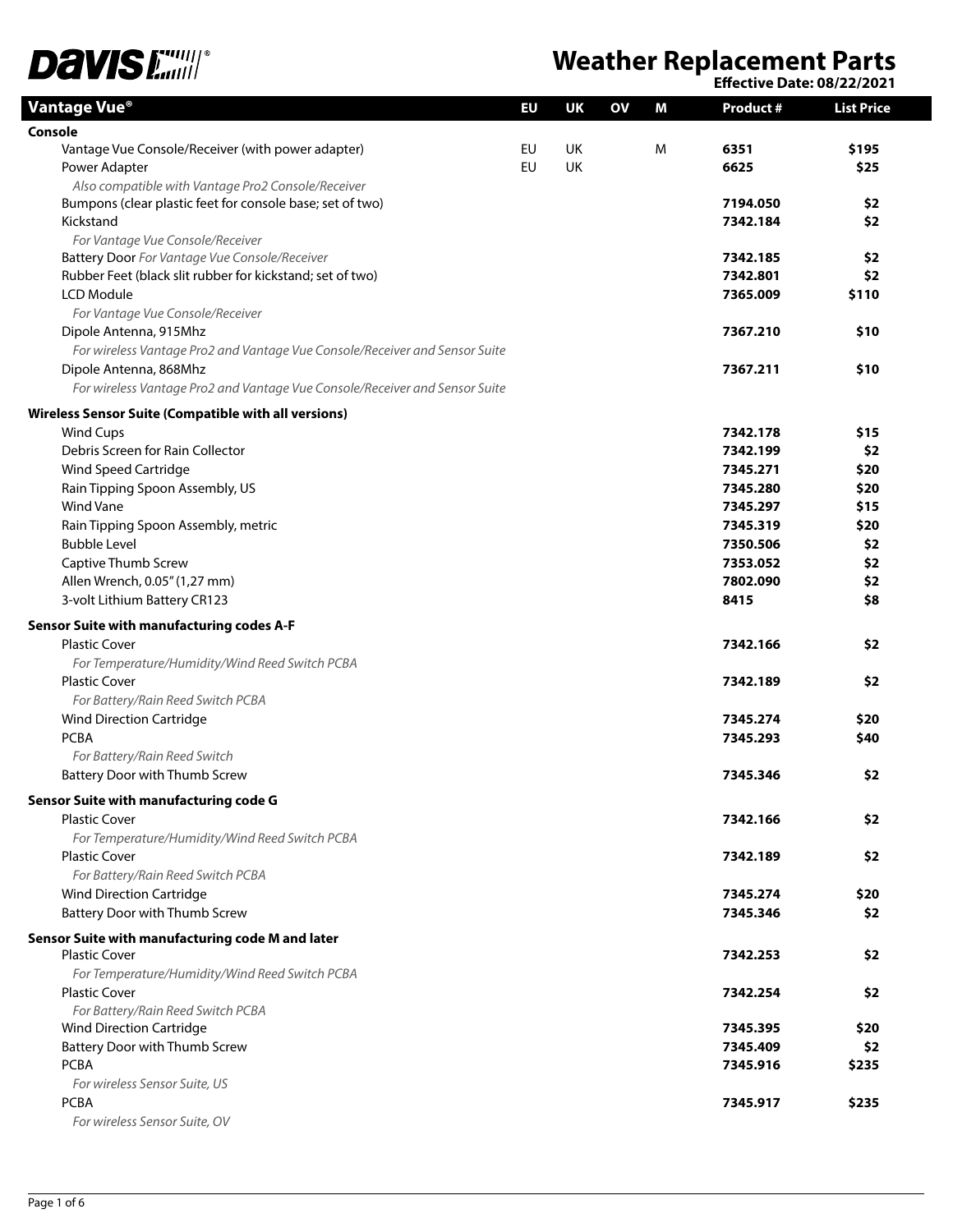| Vantage Pro2™                                                           | EU | <b>UK</b> | OV | М | <b>Product#</b> | <b>List Price</b> |
|-------------------------------------------------------------------------|----|-----------|----|---|-----------------|-------------------|
| Console                                                                 |    |           |    |   |                 |                   |
| Vantage Pro2 Wireless Console/Receiver (includes power adapter)         | EU | <b>UK</b> |    |   | 6312            | \$295             |
| Vantage Pro2 Cabled Console/Receiver (includes power adapter)           | EU | <b>UK</b> |    |   | 6312C           | \$295             |
| Power Adapter                                                           | EU | <b>UK</b> |    |   | 6625            | \$25              |
| Also compatible with Vantage Vue Console/Receiver                       |    |           |    |   |                 |                   |
| Bumpons (clear plastic feet for console base; set of two)               |    |           |    |   | 7194.050        | \$2               |
| <b>Battery Door</b>                                                     |    |           |    |   | 7342.702        | \$3               |
| For Vantage Pro2 Console/Receiver                                       |    |           |    |   |                 |                   |
| Kickstand Hinge Arm                                                     |    |           |    |   | 7342.703        | \$7               |
| For Vantage Pro2 Console/Receiver                                       |    |           |    |   |                 |                   |
| Kickstand                                                               |    |           |    |   | 7342.704        | \$7               |
| For Vantage Pro2 Console/Receiver                                       |    |           |    |   |                 |                   |
| Rubber Feet (black slit rubber for kickstand, set of two)               |    |           |    |   | 7342.801        | \$2               |
| Rear Assembly                                                           |    |           |    |   | 7345.599        | \$20              |
| Includes kickstand and battery door for Vantage Pro2 Console/Receiver   |    |           |    |   |                 |                   |
| Console PCBA, EU/UK model                                               |    |           |    |   | 7346.047        | \$210             |
| For wireless Vantage Pro2, OV model                                     |    |           |    |   |                 |                   |
| Console PCBA, US model                                                  |    |           |    |   | 7346.050        | \$210             |
| For wireless Vantage Pro2, US model                                     |    |           |    |   |                 |                   |
| <b>LCD Module</b>                                                       |    |           |    |   | 7365.100        | \$130             |
| For Vantage Pro2 Console                                                |    |           |    |   |                 |                   |
| Dipole Antenna, 915Mhz                                                  |    |           |    |   | 7367.210        | \$10              |
| For wireless Vantage Pro2 and Vantage Vue Console and Transmitter       |    |           |    |   |                 |                   |
| Dipole Antenna, 868 Mhz                                                 |    |           |    |   | 7367.211        | \$10              |
| For wireless Vantage Pro2 and Vantage Vue Console and Transmitter       |    |           |    |   |                 |                   |
| Cabled Sensor Suite                                                     |    |           |    |   |                 |                   |
| Rain Collector Base without tipping bucket assembly                     |    |           |    |   | 7342.074        | \$20              |
| Vantage Pro2 style                                                      |    |           |    |   |                 |                   |
| <b>PCBA</b>                                                             |    |           |    |   | 7345.977        | \$215             |
| For cabled Vantage Pro2 Sensor Suite manufactured before January 2016   |    |           |    |   |                 |                   |
| <b>PCBA</b>                                                             |    |           |    |   | 7345.950        | \$215             |
| For cabled Vantage Pro2 Sensor Suite manufactured January 2016 or later |    |           |    |   |                 |                   |
| Sensor Suite Installation Hardware Kit                                  |    |           |    |   | 7345.523        | \$20              |
| For all Vantage Pro2 models, no battery included                        |    |           |    |   |                 |                   |

**Please Note:** Some products are available in multiple versions made for sale in various countries. To order an EU, UK, OV or M product, add the appropriate suffix to the product number (for example, 6312EU).

AU, BR, JP, ND, PE, G, OV, NZ, S and SOV parts and products are reserved for authorized customers only and are not available to North American resellers.

The US versions of Davis systems operate on a frequency that is illegal in many international countries.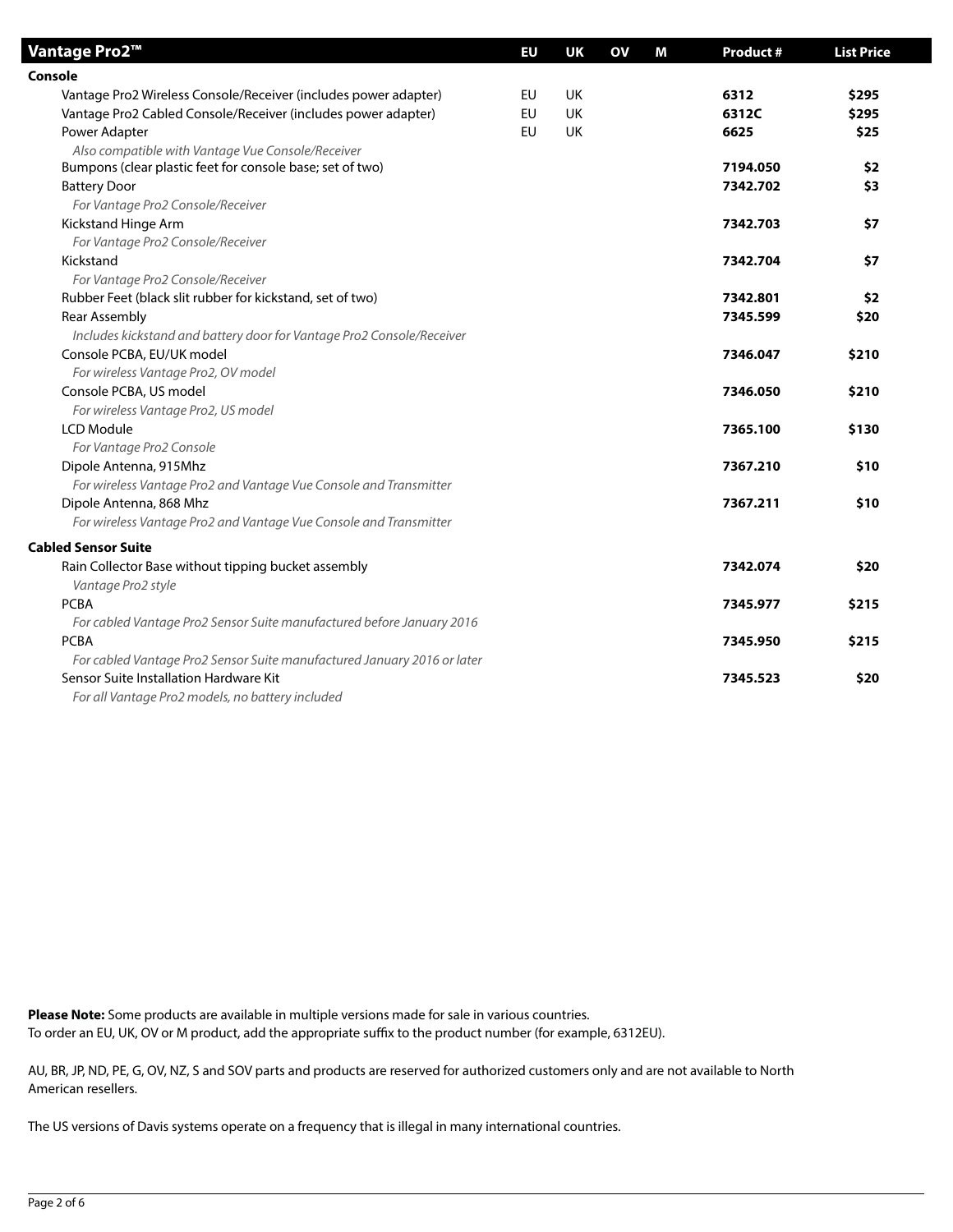| Vantage Pro2™ (continued)                                                                   | EU | UK | OV | M | <b>Product #</b> | <b>List Price</b> |
|---------------------------------------------------------------------------------------------|----|----|----|---|------------------|-------------------|
| <b>Wireless Sensor Suite</b>                                                                |    |    |    |   |                  |                   |
| Rain Collector Base without tipping bucket assembly                                         |    |    |    |   | 7342.074         | \$20              |
| Vantage Pro2 style                                                                          |    |    |    |   |                  |                   |
| Sensor Suite Installation Hardware Kit                                                      |    |    |    |   | 7345.522         | \$20              |
| For all Vantage Pro2 models, no battery included                                            |    |    |    |   |                  |                   |
| <b>PCBA</b>                                                                                 |    |    |    |   | 7345.976         | \$215             |
| For wireless Vantage Pro2 Sensor Suite manufactured before January 2016, US                 |    |    |    |   |                  |                   |
| <b>PCBA</b>                                                                                 |    |    |    |   | 7345.951         | \$215             |
| For wireless Vantage Pro2 Sensor Suite manufactured January 2016 and later, US              |    |    |    |   |                  |                   |
| <b>PCBA</b>                                                                                 |    |    |    |   | 7345.978         | \$215             |
| For wireless Vantage Pro2 Sensor Suite manufactured before January 2016, OV                 |    |    |    |   |                  |                   |
| <b>PCBA</b>                                                                                 |    |    |    |   | 7345.952         | \$215             |
| For wireless Vantage Pro2 Sensor Suite manufactured January 2016 and later, OV              |    |    |    |   |                  |                   |
| Dipole Antenna, 915Mhz                                                                      |    |    |    |   | 7367.210         | \$10              |
| For wireless Vantage Pro2 and Vantage Vue Console and Transmitter                           |    |    |    |   |                  |                   |
| Dipole Antenna, 868 Mhz                                                                     |    |    |    |   | 7367.211         | \$10              |
| For wireless Vantage Pro2 and Vantage Vue Console and Transmitter<br><b>Super Capacitor</b> |    |    |    |   | 7370.093         | \$5               |
| For Vantage Pro2 Sensor Suite Transmitter                                                   |    |    |    |   |                  |                   |
| 3-Volt Lithium Battery                                                                      |    |    |    |   | 8415             | \$8               |
|                                                                                             |    |    |    |   |                  |                   |
| <b>Special Purpose Stations</b>                                                             |    |    |    |   |                  |                   |
| <b>PCBA</b>                                                                                 |    |    |    |   | 7346.049         | \$215             |
| For Sensor Transmitters, Temperature Station or Temperature/Humidity Station                |    |    |    |   |                  |                   |
| manufactured before 2016, US                                                                |    |    |    |   |                  |                   |
| <b>PCBA</b>                                                                                 |    |    |    |   | 7346.068         | \$215             |
| For Sensor Transmitters, Temperature Station or Temperature/Humidity Station                |    |    |    |   |                  |                   |
| manufactured January 2016 and later, US<br><b>PCBA</b>                                      |    |    |    |   | 7346.057         | \$215             |
| For Sensor Transmitters, Temperature Station or Temperature/Humidity Station                |    |    |    |   |                  |                   |
| manufactured before 2016, OV                                                                |    |    |    |   |                  |                   |
| <b>PCBA</b>                                                                                 |    |    |    |   | 7346.069         | \$215             |
| For Sensor Transmitters, Temperature Station or Temperature/Humidity Station                |    |    |    |   |                  |                   |
| manufactured January 2016 and later, OV                                                     |    |    |    |   |                  |                   |
| <b>PCBA</b>                                                                                 |    |    |    |   | 7346.216         | \$215             |
| For Leaf & Soil Moisture/Temperature Station Board, US                                      |    |    |    |   |                  |                   |
| <b>PCBA</b>                                                                                 |    |    |    |   | 7346.217         | \$215             |
| For Leaf & Soil Moisture/Temperature Station Board, OV                                      |    |    |    |   |                  |                   |
| Dipole Antenna, 915Mhz                                                                      |    |    |    |   | 7367.210         | \$10              |
| For Sensor Transmitters, Temperature Station,                                               |    |    |    |   |                  |                   |
| Temperature/Humidity Station or Leaf and Soil Moisture/Temperature Station                  |    |    |    |   |                  |                   |
| Dipole Antenna, 868 Mhz                                                                     |    |    |    |   | 7367.211         | \$10              |
| For Sensor Transmitters, Temperature Station,                                               |    |    |    |   |                  |                   |
| Temperature/Humidity Station or Leaf and Soil Moisture/Temperature Station                  |    |    |    |   |                  |                   |
| <b>Super Capacitor</b>                                                                      |    |    |    |   | 7370.093         | \$5               |
| For Sensor Transmitters, Temperature Station,                                               |    |    |    |   |                  |                   |
| Temperature/Humidity Station or Leaf and Soil Moisture/Temperature Station                  |    |    |    |   |                  |                   |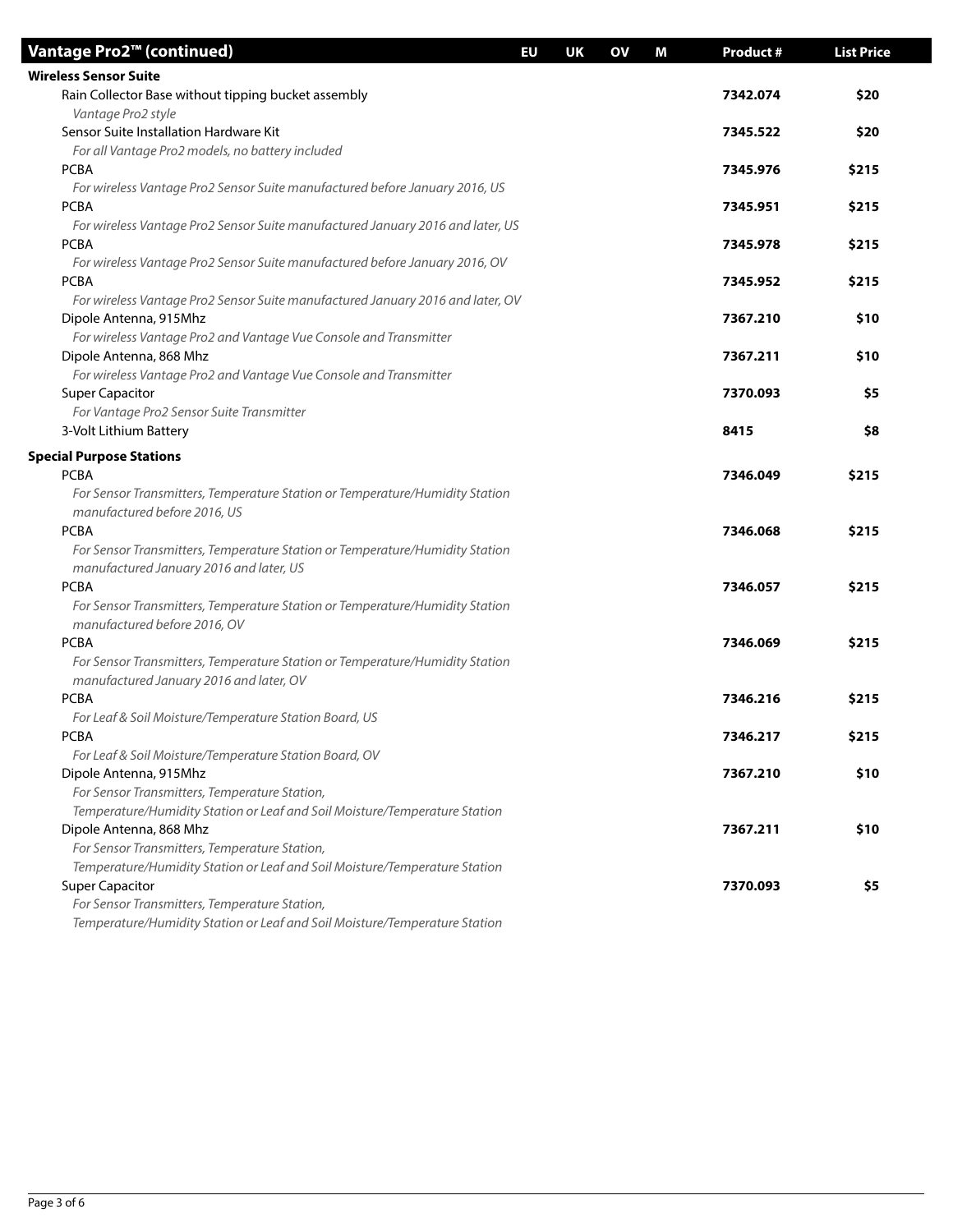| Vantage Pro2™ (continued)                                                                                                                  | EU | <b>UK</b> | OV | M | <b>Product#</b>      | <b>List Price</b> |
|--------------------------------------------------------------------------------------------------------------------------------------------|----|-----------|----|---|----------------------|-------------------|
| <b>Temperature Humidity Sensors</b>                                                                                                        |    |           |    |   |                      |                   |
| Stainless Steel Temperature Probe with Two-Wire Termination                                                                                |    |           |    |   | 6470                 | \$65              |
| For use with 6345 Leaf Wetness & Soil Moisture/Temperature Station                                                                         |    |           |    |   |                      |                   |
| Stainless Steel Temperature Probe with RJ Connector                                                                                        |    |           |    |   | 6475                 | \$55              |
| For Vantage Connect, EnviroMonitor, 6316 Weather Envoy, 6332 Solar-Powered Wireless Sensor Transmitter                                     |    |           |    |   |                      |                   |
| and 6311 A/C Powered Wireless Sensor Transmitter                                                                                           |    |           |    |   |                      |                   |
| Temperature Probe with RJ Connector                                                                                                        |    |           |    |   | 6477                 | \$30              |
| For Vantage Connect, EnviroMonitor, 6316 Weather Envoy, or 6332 Solar-Powered Wireless Sensor Transmitter                                  |    |           |    |   |                      |                   |
| and 6311 A/C Powered Wireless Sensor Transmitter                                                                                           |    |           |    |   |                      |                   |
| Temperature/Humidity Digital Sensor Board (20" cable)                                                                                      |    |           |    |   | 7346.070             | \$50              |
| For Vantage Pro2 manufactured January 2016 and later                                                                                       |    |           |    |   |                      |                   |
| Temperature/Humidity Digital Sensor Board (25' cable)                                                                                      |    |           |    |   | 7346.221             | \$60              |
| For Vantage Pro2 manufactured January 2016 and later                                                                                       |    |           |    |   |                      |                   |
| Anemometer                                                                                                                                 |    |           |    |   |                      |                   |
| Anemometer                                                                                                                                 |    |           |    |   | 6410                 | \$170             |
| Vantage Pro2 style                                                                                                                         |    |           |    |   |                      |                   |
| Wind Speed Bearing Cartridge                                                                                                               |    |           |    |   | 7345.953             | \$20              |
| For 6410 anemometers manufactured Spring 2013 or later                                                                                     |    |           |    |   |                      |                   |
| <b>Anemometer Mounting Base</b>                                                                                                            |    |           |    |   | 7342.235             | \$6               |
| Vantage Pro2 style<br>Anemometer Arm                                                                                                       |    |           |    |   | 7388.008             | \$6               |
| Vantage Pro2 style                                                                                                                         |    |           |    |   |                      |                   |
| Wind Vane, Round Shaft, no logo                                                                                                            |    |           |    |   | 7904                 | \$15              |
| For anemometers manufactured before Spring 2013                                                                                            |    |           |    |   |                      |                   |
| Wind Vane, D-Shaft, no logo                                                                                                                |    |           |    |   | 7906                 | \$15              |
| For use with manufacturing code AF and AJ or later (beginning approximately Spring 2013)                                                   |    |           |    |   |                      |                   |
| Wind Vane, D-Shaft with logo                                                                                                               |    |           |    |   | 7906L                | \$15              |
| For use with manufacturing code AF and AJ or later (beginning approximately Spring 2013)                                                   |    |           |    |   |                      |                   |
| Wind Cups, Large, horizontal magnet                                                                                                        |    |           |    |   | 7905L                | \$15              |
| For anemometers manufactured Spring 2003 or later                                                                                          |    |           |    |   |                      |                   |
| <b>Rain Collector (Aluminum Plated Tipping Bucket)</b>                                                                                     |    |           |    |   |                      |                   |
| Reed Switch for tipping bucket                                                                                                             |    |           |    |   | 7120.031             | \$3               |
| Metric Adapter for tipping bucket                                                                                                          |    |           |    |   | 7342.024             | \$3               |
| Magnet End Cap for tipping bucket                                                                                                          |    |           |    |   | 7342.029             | \$2               |
| Reed Switch Cover for tipping bucket                                                                                                       |    |           |    |   | 7342.030             | \$3               |
| Tipping bucket, aluminum plated                                                                                                            |    |           |    |   | 7342.038             | Ş7                |
| Tipping Bucket Assembly for Rain Collector (0.01")                                                                                         |    |           |    |   | 7345.443             | \$48              |
| Tipping Bucket Assembly for Rain Collector (0,2 mm)                                                                                        |    |           |    |   | 7345.444             | \$48              |
| <b>Rain Collector (Tipping Spoon)</b>                                                                                                      |    |           |    |   |                      |                   |
| Vantage Pro2 Tipping Spoon Replacement Kit, inch, 19" (0,5 m) cable                                                                        |    |           |    |   | 7345.425             | \$55              |
| Vantage Pro2 Tipping Spoon Replacement Kit, mm, 19" (0,5 m) cable                                                                          |    |           |    |   | 7345.147             | \$55              |
| Rain Collector Tipping Spoon Replacement Kit, inch, 40' (12 m) cable<br>Rain Collector Tipping Spoon Replacement Kit, mm, 40' (12 m) cable |    |           |    |   | 7345.440<br>7345.439 | \$70<br>\$70      |
| Replacement Reed Switch, 19" cable (tipping spoon)                                                                                         |    |           |    |   | 7345.484             | \$10              |
| Replacement Reed Switch, 40' cable (tipping spoon)                                                                                         |    |           |    |   | 7345.485             | \$25              |
| <b>Rain Collector (All)</b>                                                                                                                |    |           |    |   |                      |                   |
| Rain Collector Base without tipping assembly                                                                                               |    |           |    |   | 7342.074             | \$20              |
| Vantage Pro2 style                                                                                                                         |    |           |    |   |                      |                   |
| Debris Screen                                                                                                                              |    |           |    |   | 7342.283             | \$4               |
| Cone-shaped style                                                                                                                          |    |           |    |   |                      |                   |
| AeroCone Replacement Kit with Logo                                                                                                         |    |           |    |   | 6462                 | \$40              |
| For Vantage Pro2, GroWeather                                                                                                               |    |           |    |   |                      |                   |
| AeroCone Replacement Kit with no Logo                                                                                                      |    |           |    |   | 6461                 | \$40              |
| For Vantage Pro2, GroWeather                                                                                                               |    |           |    |   |                      |                   |
| Bird Spike/Debris Screen Kit                                                                                                               |    |           |    |   | 7345.530             | \$8               |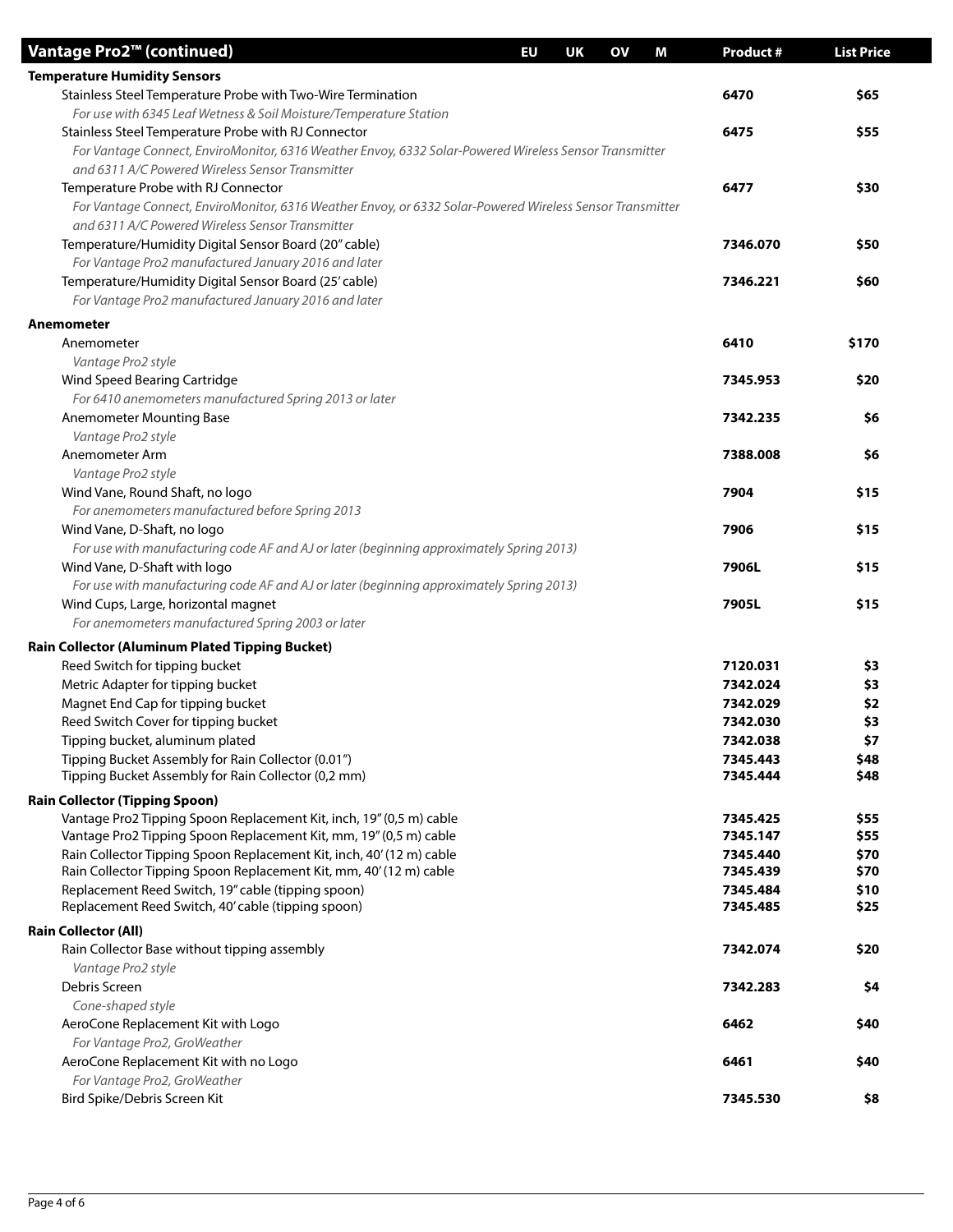| Vantage Pro2™ (continued)                                                          | EU | UK | <b>OV</b> | М | <b>Product #</b> | <b>List Price</b> |
|------------------------------------------------------------------------------------|----|----|-----------|---|------------------|-------------------|
| <b>Housing Accessories</b>                                                         |    |    |           |   |                  |                   |
| Retainer Clip for back shelter housing                                             |    |    |           |   | 7342.044         | \$7               |
| Foam Insert for cable access port in back shelter housing                          |    |    |           |   | 7342.056         | \$2               |
| Front Cover for Shelter Housing, with solar panel                                  |    |    |           |   | 7345.114         | \$35              |
| For wireless 6322 Vantage Pro2 Sensor Suite or 6162 Vantage Pro2 Plus Sensor Suite |    |    |           |   |                  |                   |
| Front Cover for shelter housing, without solar panel                               |    |    |           |   | 7342.057         | \$15              |
| For cabled Vantage Pro2 Sensor Suite                                               |    |    |           |   |                  |                   |
| Retainer for Antenna Grommet in back shelter housing                               |    |    |           |   | 7342.092         | \$2               |
| For wireless Vantage Pro2 Sensor Suite                                             |    |    |           |   |                  |                   |
| Shelter Housing (cover not included)                                               |    |    |           |   | 7342.176         | \$30              |
| For Sensor Transmitters, Temperature Station,                                      |    |    |           |   |                  |                   |
| Temperature/Humidity Station or Leaf and Soil Moisture/Temperature Station         |    |    |           |   |                  |                   |
| Front Cover for Shelter Housing, with solar panel                                  |    |    |           |   | 7345.086         | \$70              |
| For Sensor Transmitters, Temperature Station,                                      |    |    |           |   |                  |                   |
| Temperature/Humidity Station, or Leaf and Soil Moisture/Temperature Station        |    |    |           |   |                  |                   |
| Front Cover for Shelter Housing, without solar panel                               |    |    |           |   | 7345.094         | \$30              |
| For wireless Temperature Station                                                   |    |    |           |   |                  |                   |
| <b>Fan-Aspirated Radiation Shield</b>                                              |    |    |           |   |                  |                   |
| Rechargeable C Cell Battery                                                        |    |    |           |   | 7011.030         | \$10              |
| For 24-hour fans                                                                   |    |    |           |   |                  |                   |
| <b>Junction Board</b>                                                              |    |    |           |   | 7315.053A        | \$20              |
| For 24-hour fans                                                                   |    |    |           |   |                  |                   |
| Front Cover for Shelter Housing, with two solar panels                             |    |    |           |   | 7345.116         | \$65              |
| For Vantage Pro2 Daytime Fan Kit                                                   |    |    |           |   |                  |                   |
| Motor Kit, without batteries                                                       |    |    |           |   | 7758             | \$60              |
| For Daytime and 24-hour models                                                     |    |    |           |   |                  |                   |
| Motor Kit, with batteries                                                          |    |    |           |   | 7758B            | \$75              |
| For 24-hour models                                                                 |    |    |           |   |                  |                   |

| Vantage Connect®                                                  | <b>Product #</b> | <b>List Price</b> |  |
|-------------------------------------------------------------------|------------------|-------------------|--|
| Battery, 6v, 12 Amp Hours                                         | 6712             | \$75              |  |
| Battery, 6v, 1.3 Amp Hours                                        | 7011.005         | \$25              |  |
| <b>Primary Power Cable</b>                                        | 7330.228         | \$15              |  |
| Cable Port Plug                                                   | 7342.278         | \$1               |  |
| Shelter Door with Solar Panel                                     | 7345.414         | \$105             |  |
| <b>Battery Tray with Charger Circuit</b>                          | 7345.519         | \$55              |  |
| Vantage Connect Mounting Hardware Kit                             | 7345.904         | \$15              |  |
| Circuit boards available - Contact Davis Tech Support for details |                  |                   |  |

| WeatherLink®                              | Product # | <b>List Price</b> |  |
|-------------------------------------------|-----------|-------------------|--|
| 8' (2,5 m) Cable for serial-port versions | 7330.021  | \$6               |  |
| USB Cable                                 | 7330.061  | \$6               |  |
| 9-Pin Adapter for serial-port versions    | 7381.037  | \$10              |  |
|                                           |           |                   |  |

| Perception II®, Wizard III® & M <u>onitor II®'</u> | EU | UK | <b>OV</b> | М | Product # | <b>List Price</b> |  |
|----------------------------------------------------|----|----|-----------|---|-----------|-------------------|--|
| Anemometer                                         |    |    |           |   |           |                   |  |
| Anemometer Mounting Base                           |    |    |           |   | 7902.121  | \$5               |  |
| For Weather Wizard or Weather Monitor              |    |    |           |   |           |                   |  |
| Wind Vane                                          |    |    |           |   | 7904      | \$15              |  |
| Wind Cups, Large, horizontal magnet                |    |    |           |   | 7905L     | \$15              |  |
| For anemometers manufactured Spring 2003 or later  |    |    |           |   |           |                   |  |
| Anemometer                                         |    |    |           |   | 7911      | \$170             |  |
| For Weather Wizard or Weather Monitor              |    |    |           |   |           |                   |  |